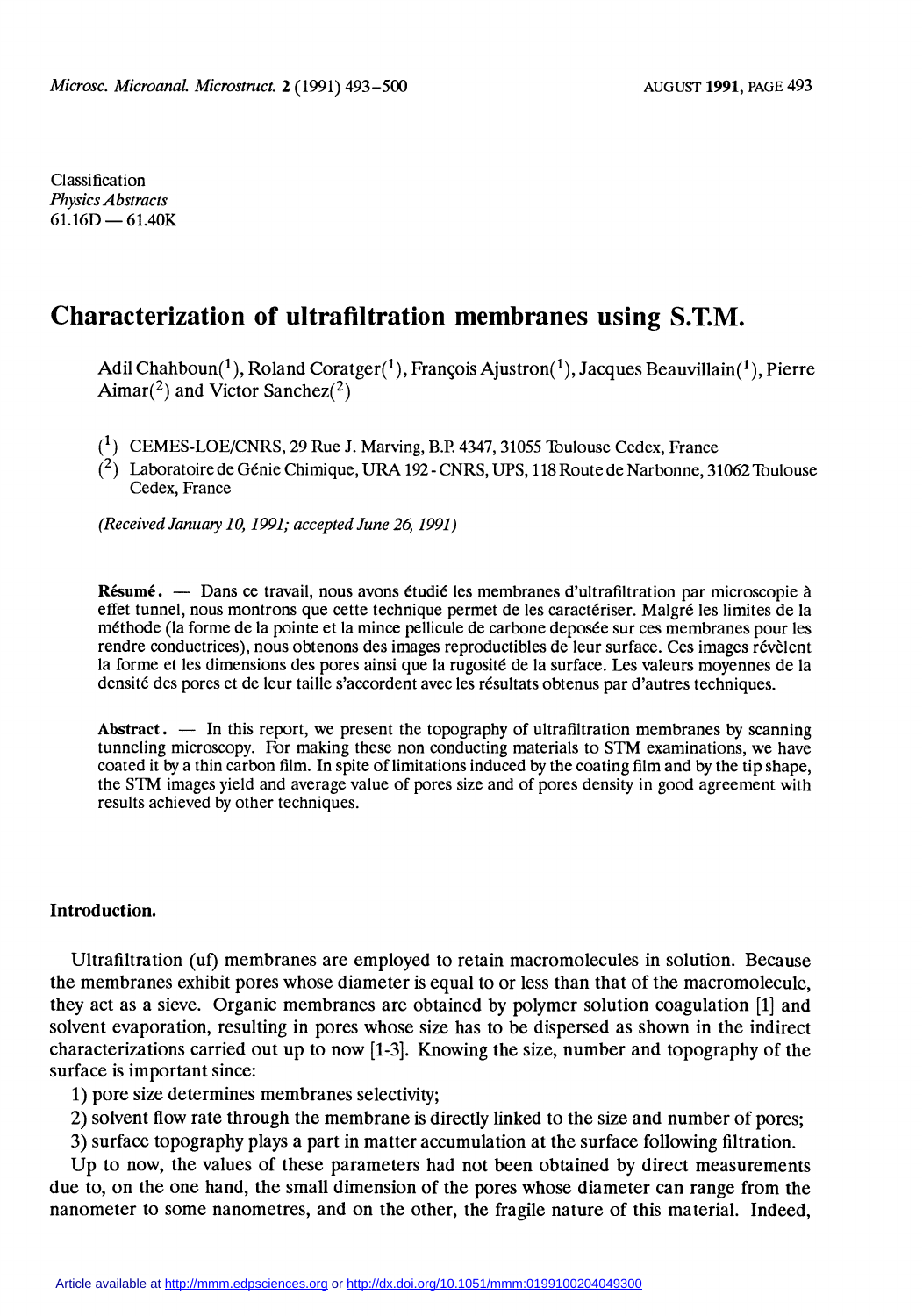because polymers are damaged by electronic beams they do not lend themselves to conventional electronic microscopy.

We therefore tried STM [4] to characterize these membranes. A *priori*, this technique offers the advantage of providing a topography of the surface which is the active part of the membrane, with a resolution amply sufficient to address the issues of pore dimension and density.

It also features drawbacks that we will try to present and analyze. In particular, polymer membranes are seldom conductive and cannot a priori furnish images by STM.

### Experimental.

To observe the topography of ultrafiltration membranes using STM, the membrane surface must be conductive. Th do this, several methods can be envisaged, the simplest consisting for us of depositing by evaporation at vacuum of  $10^{-5}$  torr, the thinnest possible carbon film (2 nm) to allow for the detection of a sufficient tunnel current  $(I_t = 0.1 \text{ nA})$  and achievement of an image. Where required, the coated membranes were soaked in distilled water ( $pH = 6.3$ ) to favour the flow of electric current at the surface.

The STM used through this work is a so-called "pocket-size" apparatus [5], operating in the air and in the constant current mode [6], since it is the best way of achieving rough surface topography.

With this operating mode, tunnel current control allows the tip to be kept at a constant distance from the sample during surface scanning. A tunnel image therefore vields the tip height  $z$  as a function of the position  $(x, y)$  on the surface. Given the major roughness of the surface, the tip-surface distance is kept as high as possible by using a tunnel current less than 0.2 nA and bias voltage in excess of 0.6 V. Typically, the observed surfaces vary from  $40 \times 40$  nm<sup>2</sup> to  $700 \times 700$  nm<sup>2</sup>. Scanning frequencies range from 1 to 0.1 Hz and image acquisition time is in the order of the minute.

The tips used in our experiment are made of 0.1 mm tungstene wires electrolytically thinned out in a NaOH solution. Magnifications are determined following voltage calibration with the help of a graphite sample on which atomic resolution is performed [7,8].

In this paper, the studied membranes are made of sulfonated polysulfone furnished by lèchsep. Molecular weight cutoff is 100 kd. In other words, 90% of the macromolecules whose molecular mass exceeds  $10^5$  g/mole is retained.

For each membrane, many surface images have been recorded in different locations to confirm the statistic reproducibility of the observations made.

This operating mode supported the recording of images as shown in figure 1. In figure la the observed area is equal to  $75 \times 75$  nm<sup>2</sup> and the roughness defined as the tip height variation between the highest and the lowest points equals 4 nm. This image allows characterization of a pore. In figure 1b the scanned area is equal to  $194 \times 208$  nm<sup>2</sup>, roughness equals 10 nm. This image allows the pore density to be estimated and defined as the number of pores per unit area.

Analysis of these images permits characterization of the uf membranes.

#### Results and discussion.

Handling of these images turns out to be difhcult and the results obtained are prone to errors. Basically, two problems hindler the method used. On the one hand, the carbon layer deposited on, the membrane partly masks the surface and, on the other, the tip may adversely affect observations. To overcome these two limitations, the following provisions have been made which define our method of analysis.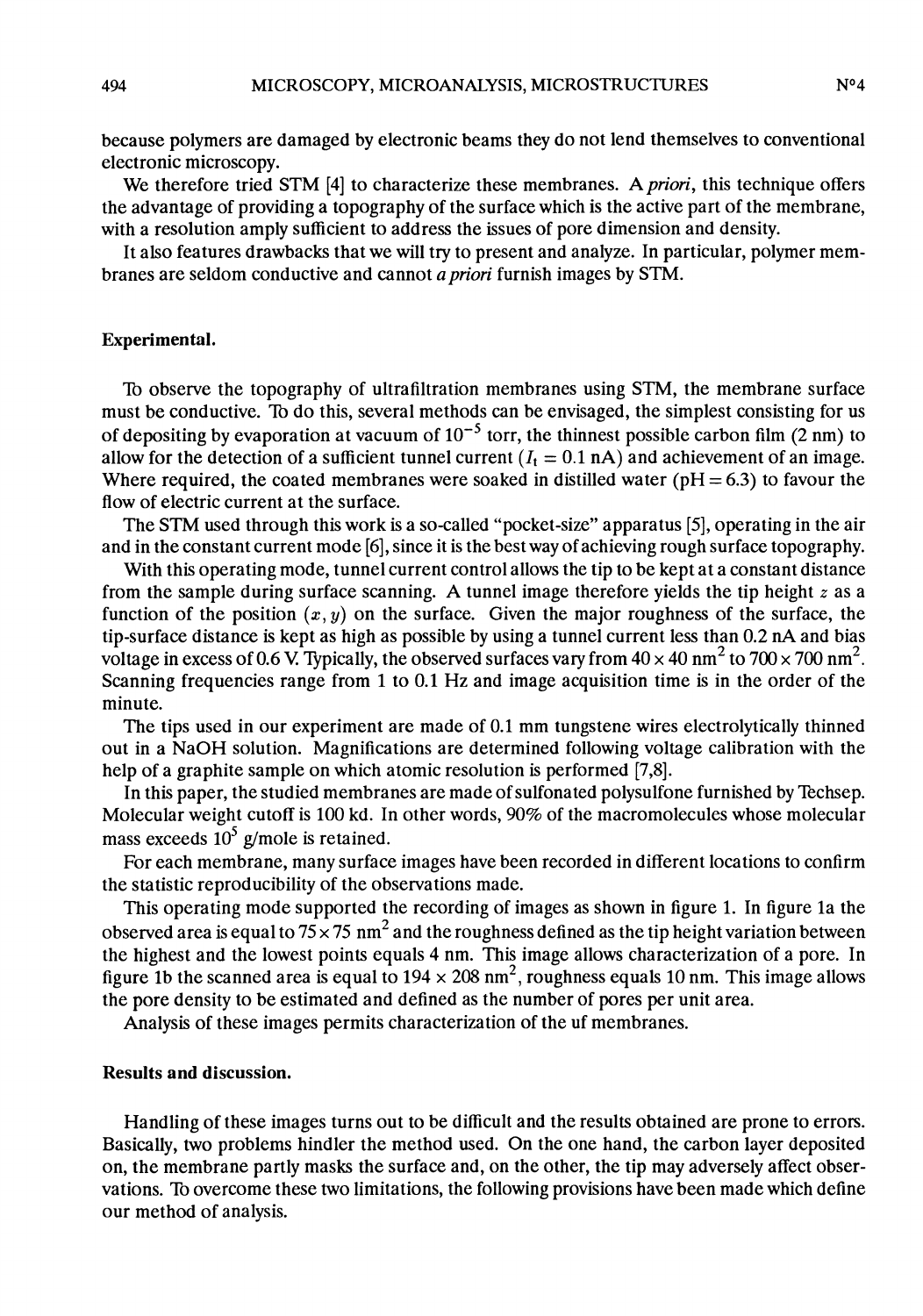

a)



 $<sub>b</sub>$ </sub>

Fig. 1. - a) STM image of a sulfonated polysulfone uf membrane showing a great pore whose depth is about 4 nm, surrounded by two smaller ones. The scanned area is  $75 \times 75$  nm<sup>2</sup> while the Tunneling current is kept 4 nm, surrounded by two smaller ones. The scanned area is 75 x 75 nm2 while the Tunneling current is kept at a value of 0.2 nA. Bias voltage and corrugation are 0.6 V and 4 nm respectively. b) Image at high scale of a sulfonated polysulfone uf membrane. This topography shows pores size dispersion and gives the porosity of the membrane skin layer. The scanned area is  $192 \times 208$  nm<sup>2</sup>. Tunneling conditions: 0.2 nA, 0.6 V. The maximum corrugation is about 10 nm.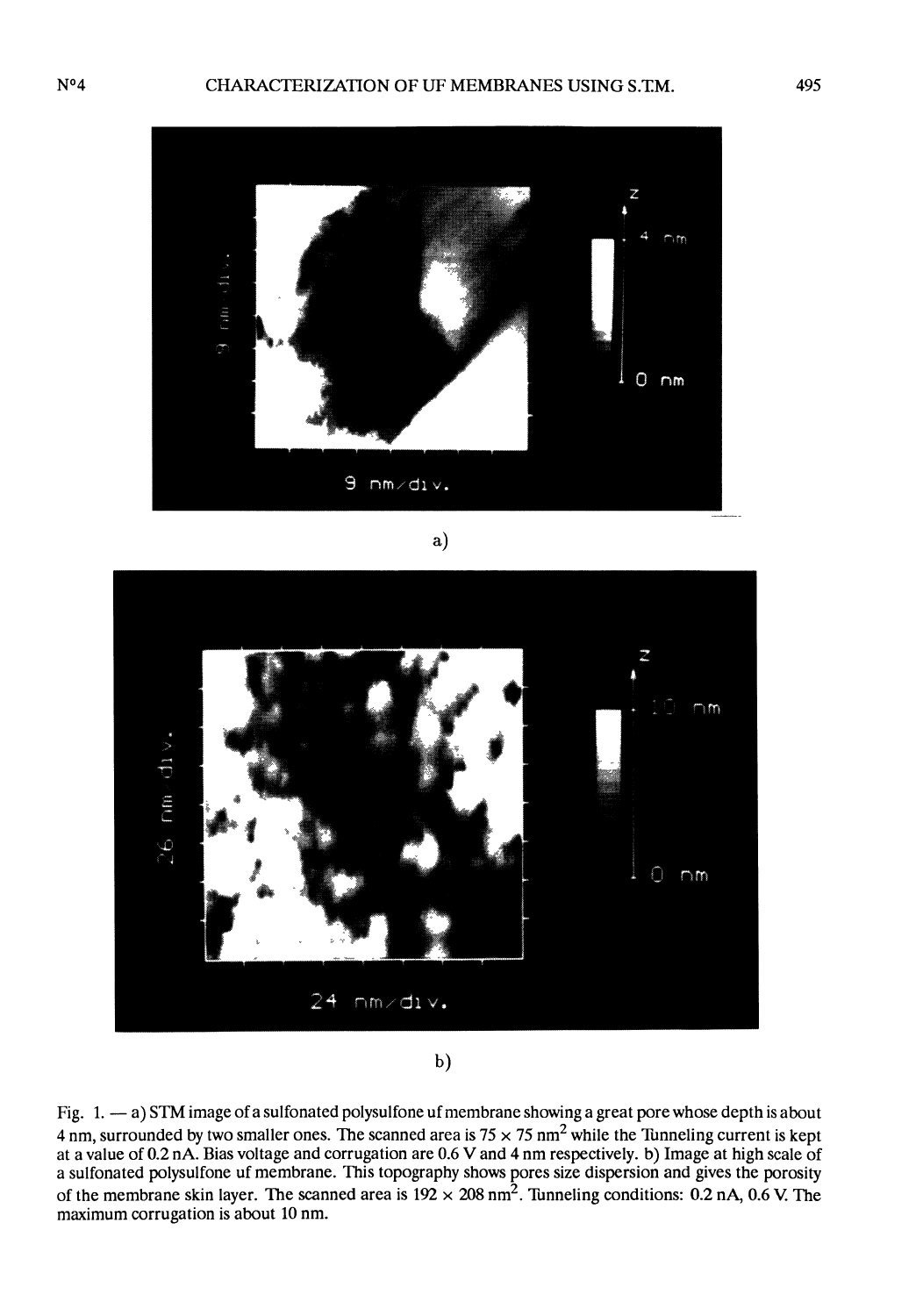ROLE OF THE CARBON LAYER. - It is considered that the adverse effect resulting from the carbon layer deposition cannot exceed the thickness of said layer. In order words, only a surface roughness with a magnitude in excess of the deposited carbon layer thickness is considered as significant.

TIP ROLE. — Although the part played by the tip in tunnel image formation remains partly unclear, its influence can be confirmed experimentally since, among other things, all observed pores exhibit a bottom part [9,10].

Indeed, the emitter atom on the tip, which in atomic resolution remains unchanged during an image can be altered in the case of a topographic image. With respect to extremely rough surfaces, this can seriously affect recorded topographies [11].

Hence, the recorded topography is the surface topography convoluted by the tip shape [12-14], as shown in figure 2. Given the reproducibility of our images, an approximation was attempted by first ruling out this effect. The operating mode based on positioning the tip as far away as possible from the surface (low tunnel current, high bias voltage) supports this approximation.



Fig. 2. - This scheme shows the effects of the tip shape on the recorded topography. Dotted line gives the displacement of the STM tip on the sample.

PORE DEFINITION. — Any variation is  $z$  in excess of the evaporated carbon thickness has been regarded as significant. It will therefore be assumed that a pore exists whenever a relative variation of the tip height higher than the carbon layer thickness is found in a given area. In practice, this is confirmed as pores sometimes are three or four times deeper than this thickness (even 80 times and more).

DEFINITION OF A PORE SIZE. — To define a pore size, measurements were carried out on images yielding the tip height as a function of the displacement. As diameter of the hole making up the pore we selected the distance from the total height variation of the tip.

Since the observed holes were not circular, two characteristic diameters were chosen, i.e., the highest diameter  $D$  and the smallest one  $d$ .

Repeated measurements on a single membrane supported a statistical study of the recorded scatterings on these measurements.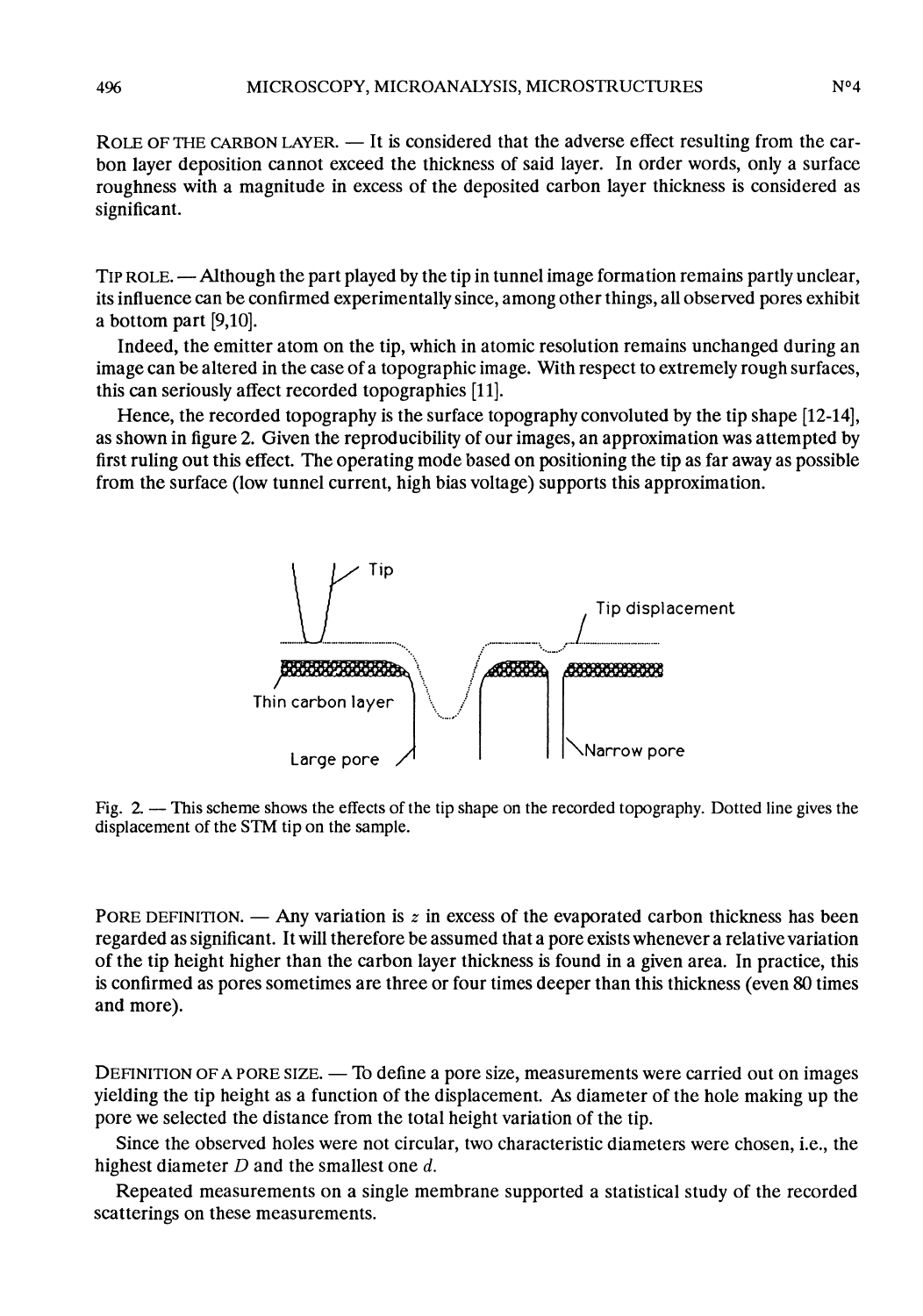RESULTS. — All recorded tunnel images show the pore size to be highly dispersed, ranging from 1 nm to 35 nm.

Figure 3 illustrates high magnification images of différent pores. Large surfaces were also investigated as shown in figure Ib. These two types of images supported our tentative measurement of the pore size and density. The pictures show that the pores may greatly vary in shape and are seldom the circular type depicted in theoretical models.

In these findings (see Fig. 3), the deposited carbon layer is 2 nm thick and the relative variations If these midnigs (see Fig. 3), the deposited carbon layer is 2 nm thick and the relative variations<br>of the tip height range from 4 to 6 nm. According to our criteria, these three 4, 6 and 6 nm deep-<br>surface corrugations we

Using the same criteria defined above, these pore diameters were measured, yielding the following values:

for a)  $D = 20$  nm and  $d = 7.5$  nm

for b)  $D = 17$  nm and  $d = 9$  nm

for c)  $D = 24$  nm and  $d = 10$  nm

Averaging out these values on 17 pores, an average high diameter of 15 nm was found with a root mean square of 7 nm and a small diameter of 6 nm with a root mean square of 3 nm. Figure 4 lists all our results and the related dispersion.

Similarly, using the topographies analogous to that of Fig. 1b) the pore density was measured on the surface.

Following measurements carried out on about ten images, an average value of pore density equal to  $4 \times 10^{14}$  p/m<sup>2</sup> was found with root mean square of  $1.5 \times 10^{14}$  p/m<sup>2</sup>. These measured pore size and density yield a porous surface in the order of 4%. This is rather consistent with the values usually given for this type of organic membranes (between 5 and 10%).

# Conclusion.

In this paper, we intended to show that tunnel imagery could be used to carry out measurements of the ultrafiltration membrane surfaces. By improving this technique through use of increasingly thinner depositions, an enhanced definition of the tip will result, leading to more accurate measurements and an improved approach.

From now on, scanning tunneling microscopy will allow images of uf membranes to be accessed at scales never reached before and may result in better membrane characterization.

Finally, it can never be fully stated that the observed pores really traverse the membrane. 'Ib address this issue, further studies using this observation technique are still needed.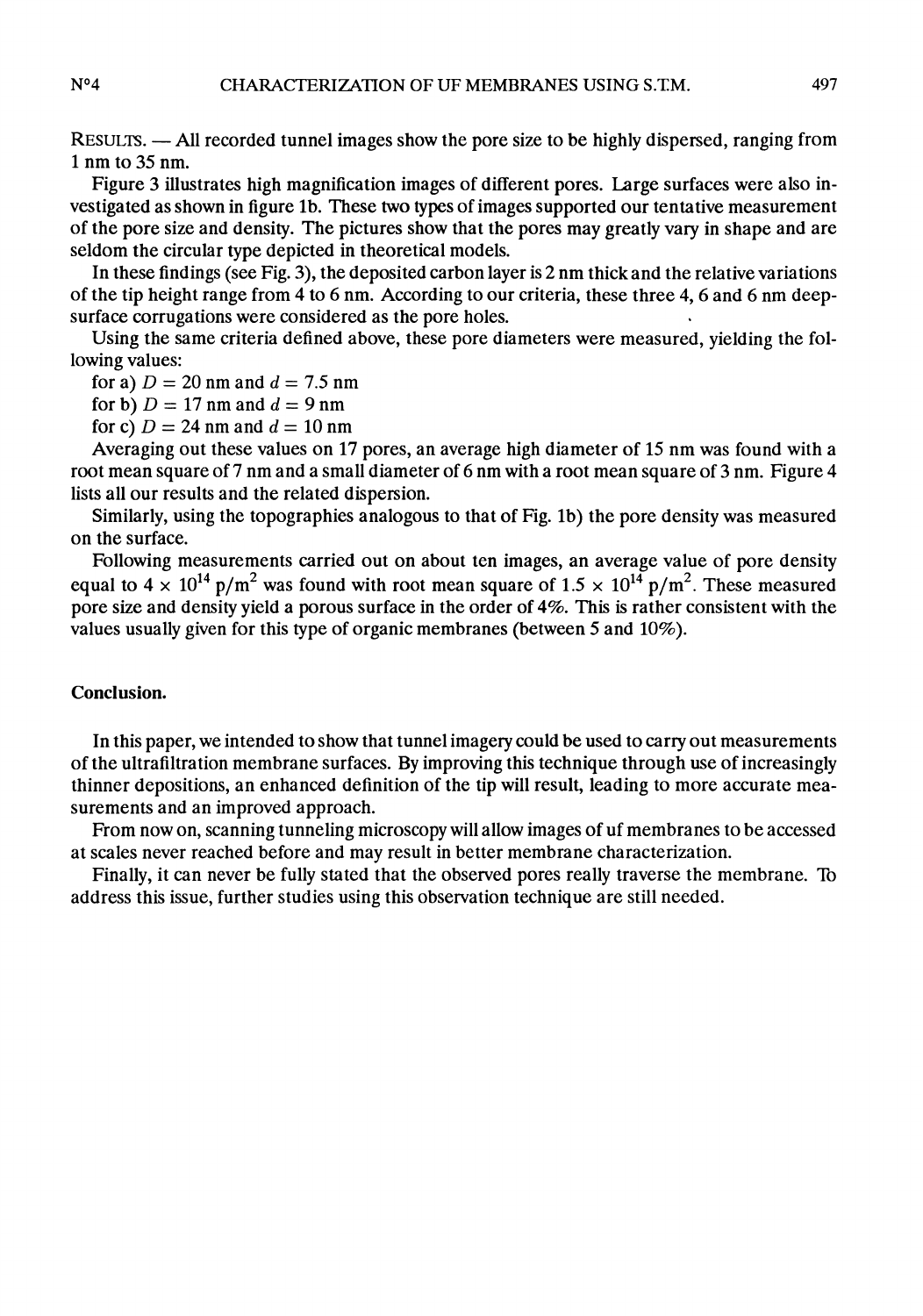

Fig. 3. — Images of pores indicating their size and shape dispersion on sulphonated polysulphone uf membrane surface. Scanned Areas a)  $38 \times 41$  nm<sup>2</sup> b)  $56 \times 61$  nm<sup>2</sup> c)  $56 \times 61$  nm<sup>2</sup> and corrugations a) 4 nm b) 6 nm c) 6 nm. The size of the greater pores are respectively a)  $D = 20$  nm,  $d = 7.5$  nm b)  $D = 17$  nm,  $d = 9$  nm c)  $D = 24$  nm,  $d = 10$  nm. (Tunneling current 0.2 nÅ, Bias voltage 0.6 V).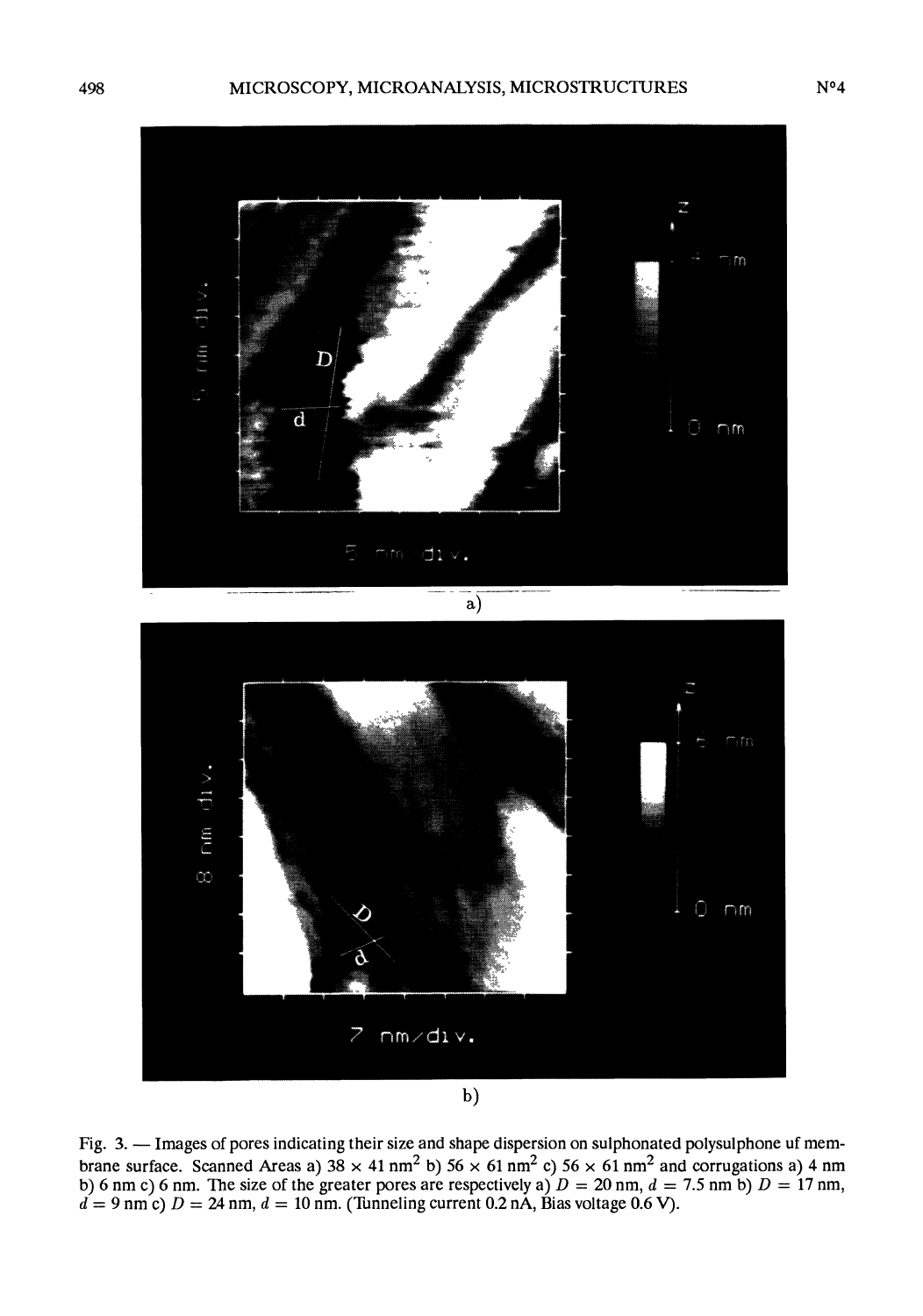

 $c)$ 

Fig.  $3. - (continued)$ 



Fig. 4. - Dispersion of pores size "d" and "D" as deduced from STM measurements on the sulfonated polysulfone uf membrane surface.

#### References

- [1] CHERYAN M. Ultrafiltration Handbook, Technomic, Lancaster (1986).
- [2] GEKAS V., TRAGRADH G., CAPANELLI G. and BOTTINO A., Porc. Biochem. Int. (1990) pp. 111-116.
- [3] MEIRELES M., AIMAR P. and SANCHEZ V., J. Memb. Sci. (to be published).
- [4] BINNING G., ROHRER H., GERBER Ch. and WEIBEL E., Appl. Phys. Lett. 40 (1982) 178.